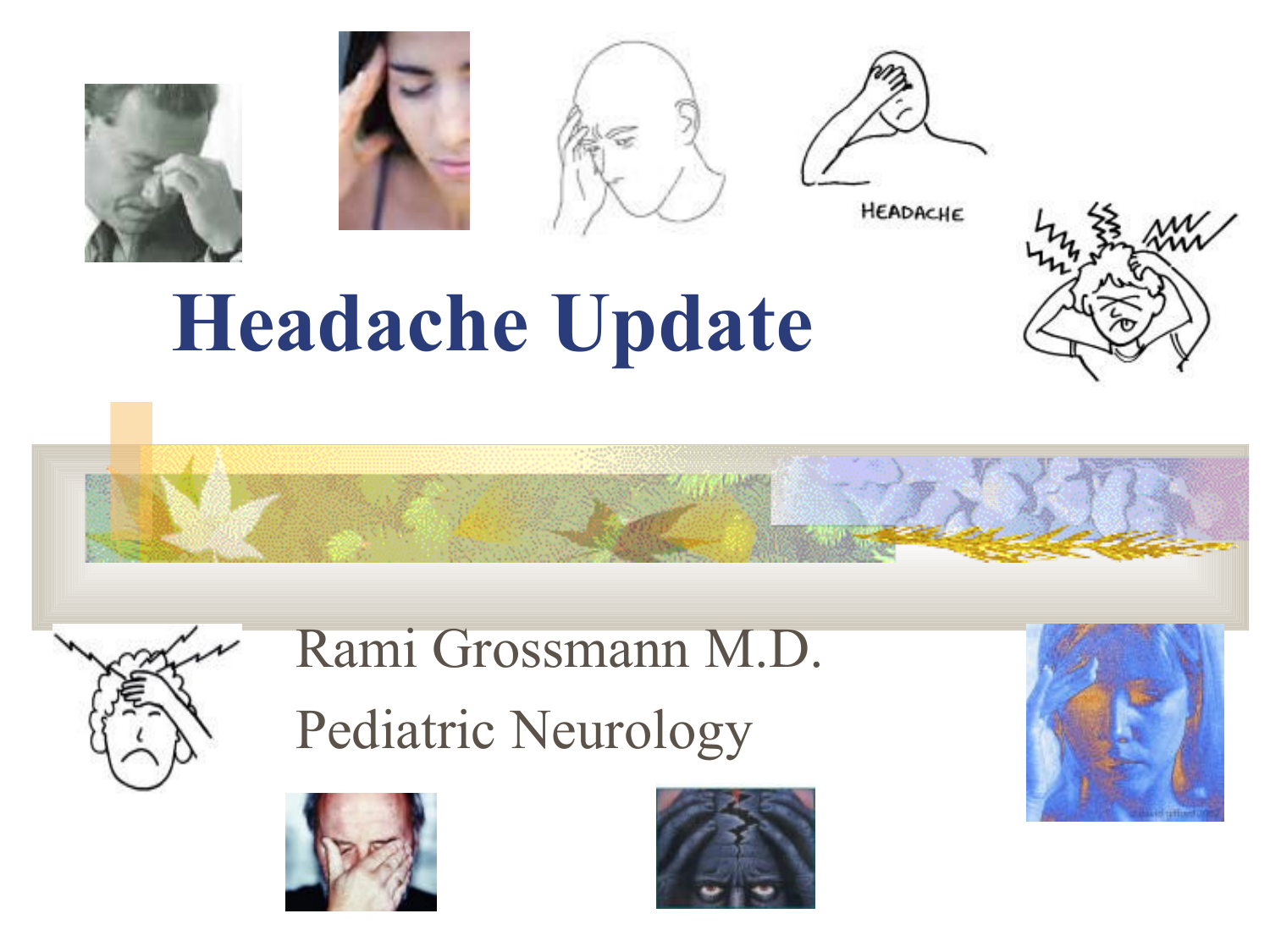### **I.H.S.** (International HA Society) ICHD-2 (International classification of HA disorders)

■ Classification of primary headaches. (4 categories[\)](http://images.google.com/imgres?imgurl=http://www.rain.org/campinternet/astronomy/img/earth2.jpg&imgrefurl=http://www.rain.org/campinternet/astronomy/earth2.html&h=480&w=515&sz=59&tbnid=X-HjSraC7ZsJ:&tbnh=119&tbnw=127&start=123&prev=/images%3Fq%3Dplanet%2Bearth%26start%3D120%26hl%3Den%26lr%3D%26sa%3DN)



- Secondary Headaches (8 categories).
- First update in 15 year (January 2004).
- Specific diagnosis, essential for clinical management.
- Accepted standard for HA diagnosis, for clinical practice and research.
- Translated to 22 languages.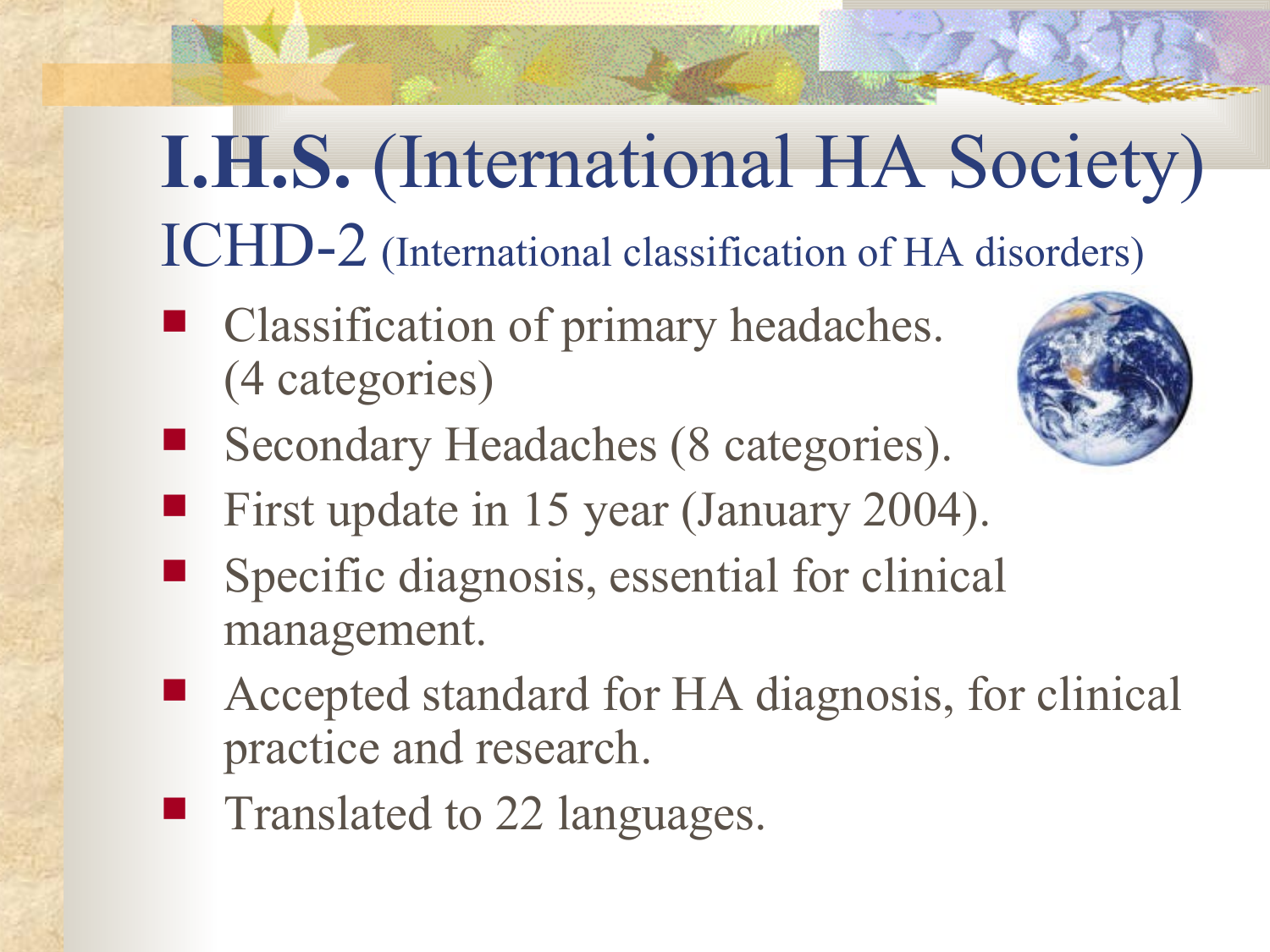# **Primary Headaches**

- **Migraines**
- Tension-type headache (TTH)
- Cluster headaches (CH) and other trigeminal autonomic cephalalgias (TAC's).
- Other primary headaches.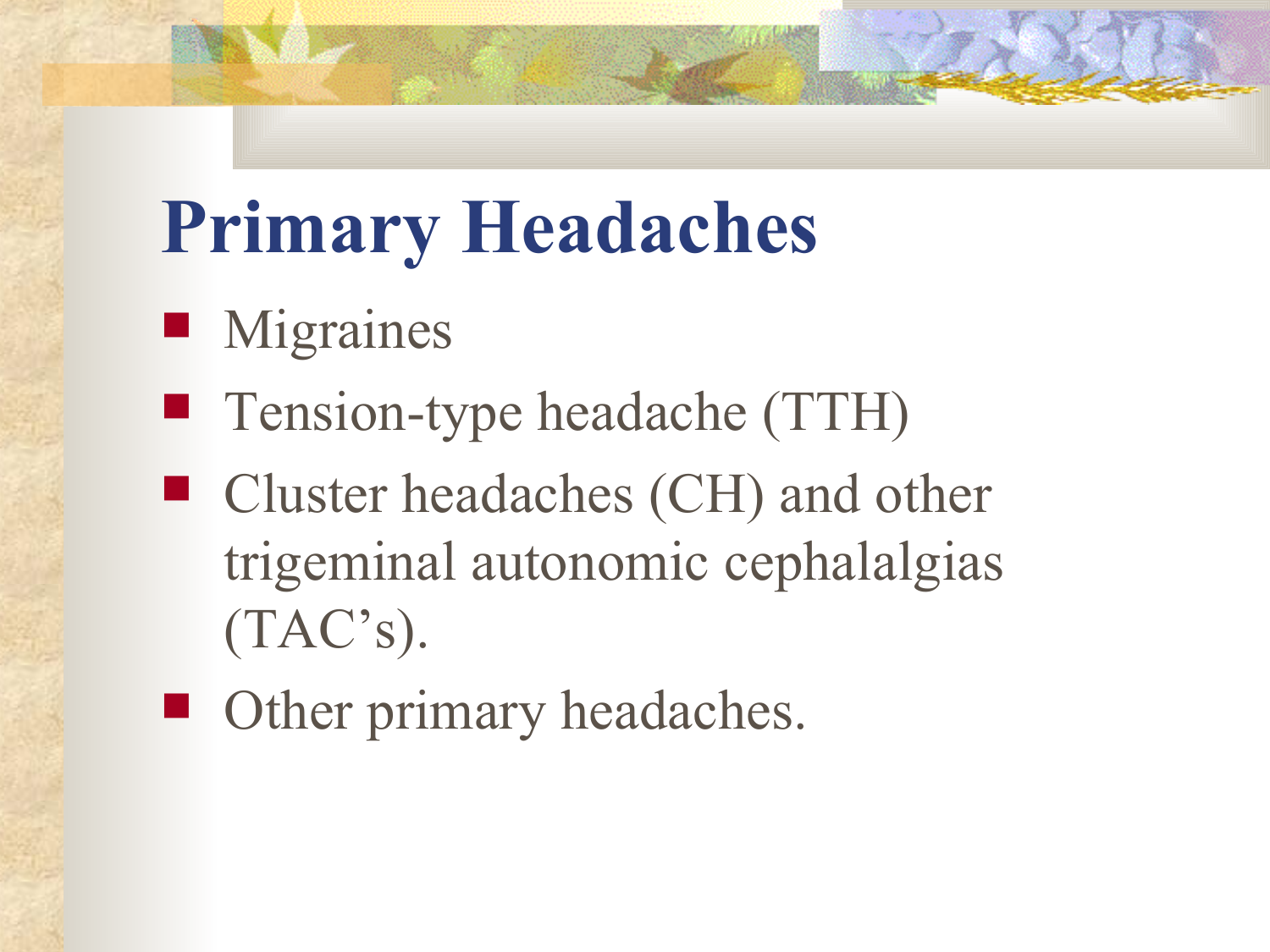### **Secondary Headaches**

- **Head and or neck trauma.**
- Cranial or cervical vascular disorde[rs.](http://images.google.com/imgres?imgurl=http://www.med.wayne.edu/diagRadiology/Bowie03.jpg&imgrefurl=http://www.med.wayne.edu/diagRadiology/IntCase1.html&h=499&w=599&sz=99&tbnid=FgdYy6PMlSAJ:&tbnh=110&tbnw=132&start=578&prev=/images%3Fq%3Dheadache%26start%3D560%26hl%3Den%26lr%3D%26sa%3DN)
- Non vascular intracranial disorders.
- Substance or it's withdrawal.
- Infection.
- Disorders of homeostasis.
- Disorders of cranium, neck, eye, ear, nose, teeth, mouth, or other facial or cranial structures.
- Psychiatric disorders.





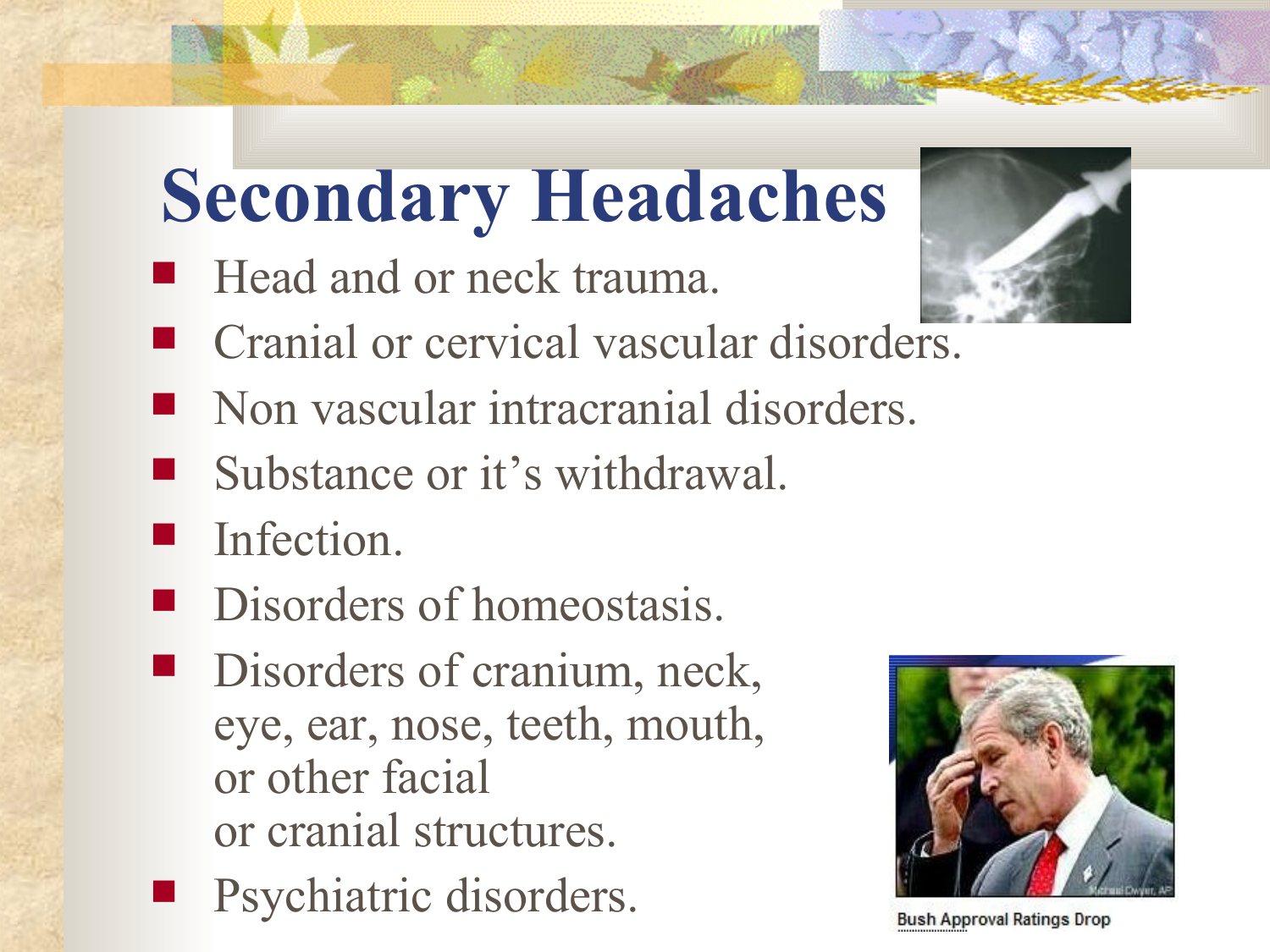#### **Cranial neuralgias**, central and primary **facial pain**, and other headaches.

- Cranial neuralgias, and central causes of facial pain.
- Other headaches, cranial neuralgia, central or primary facial pain.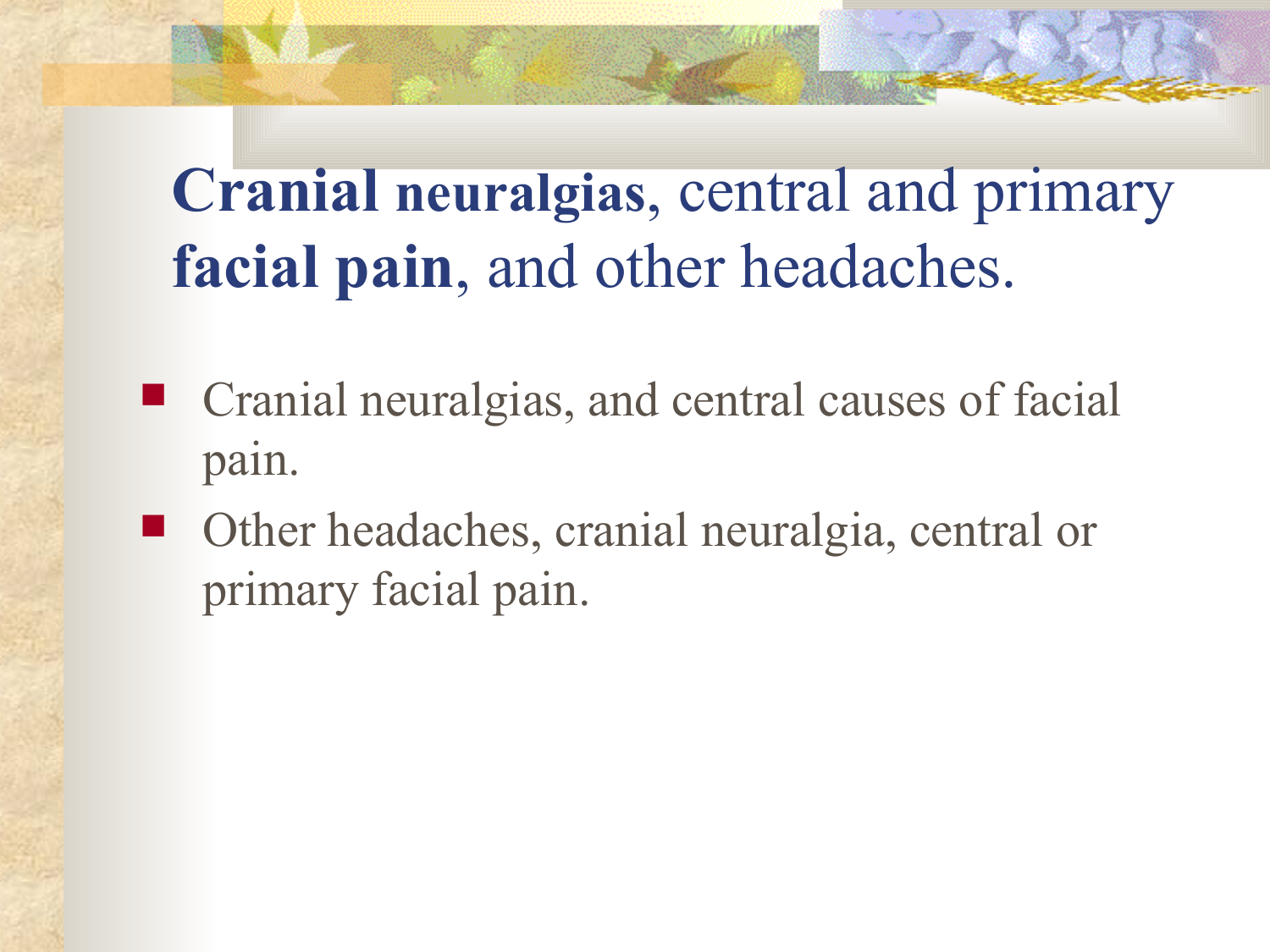### Migraine without an aura

- **A.** At least 5 attacks fulfilling criteria B-D.
- **B.** Duration 4-72 Hrs. (untreated).
- **C.** 2 of the following characteristics:
	- 1. Unilateral location.
	- 2. Pulsating.
	- 3. Moderate to severe pain.
	- 4. Aggravated by physical activity.
- **D.** During the HA, at least one of the following:
	- 1. Nausea and or vomiting.
	- 2. Photophobia and phonophobia.
- **E. Not** attributed to another disorder.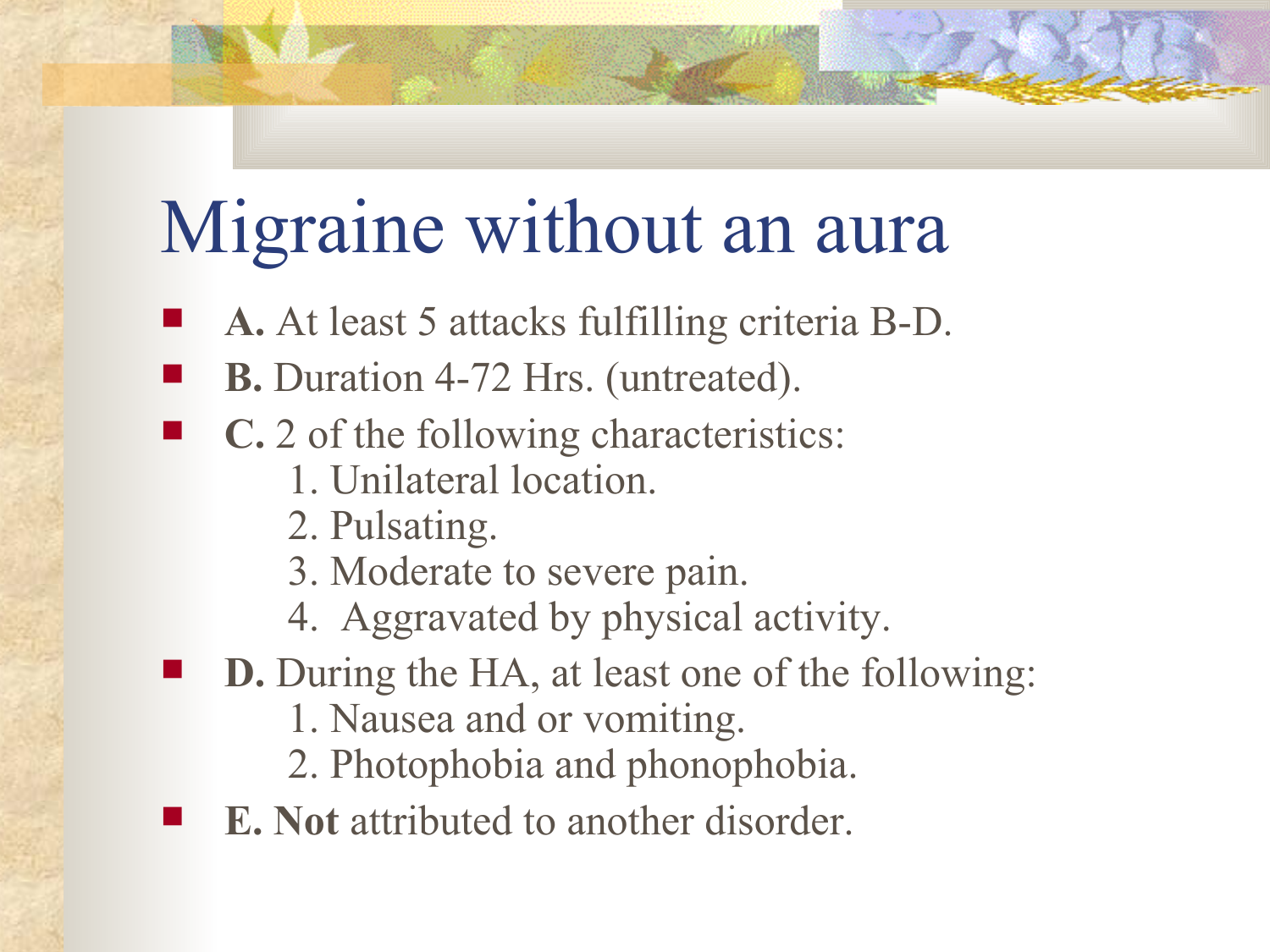#### Typical aura with migraine headache

- A. At least 2 attacks fulfilling criteria B,C,D.
- B. One of the following without weakness. (reversible) 1.Visual, positive(lights, spots), negative (vision loss) 2.Sensory, pos. (pins and needles) neg. (numbness) 3.Dysphasic speech disturbances.
- $\blacksquare$  C. 2 of the following:
	- 1. Homonymous visual or unilateral sensory symp.
	- 2. At least 1 or different aura symptom >5minutes.
	- 3.Symptoms >5min <60 min.
- Headache onset during or following the aura within 1hr.
- Not attributed to another disorder.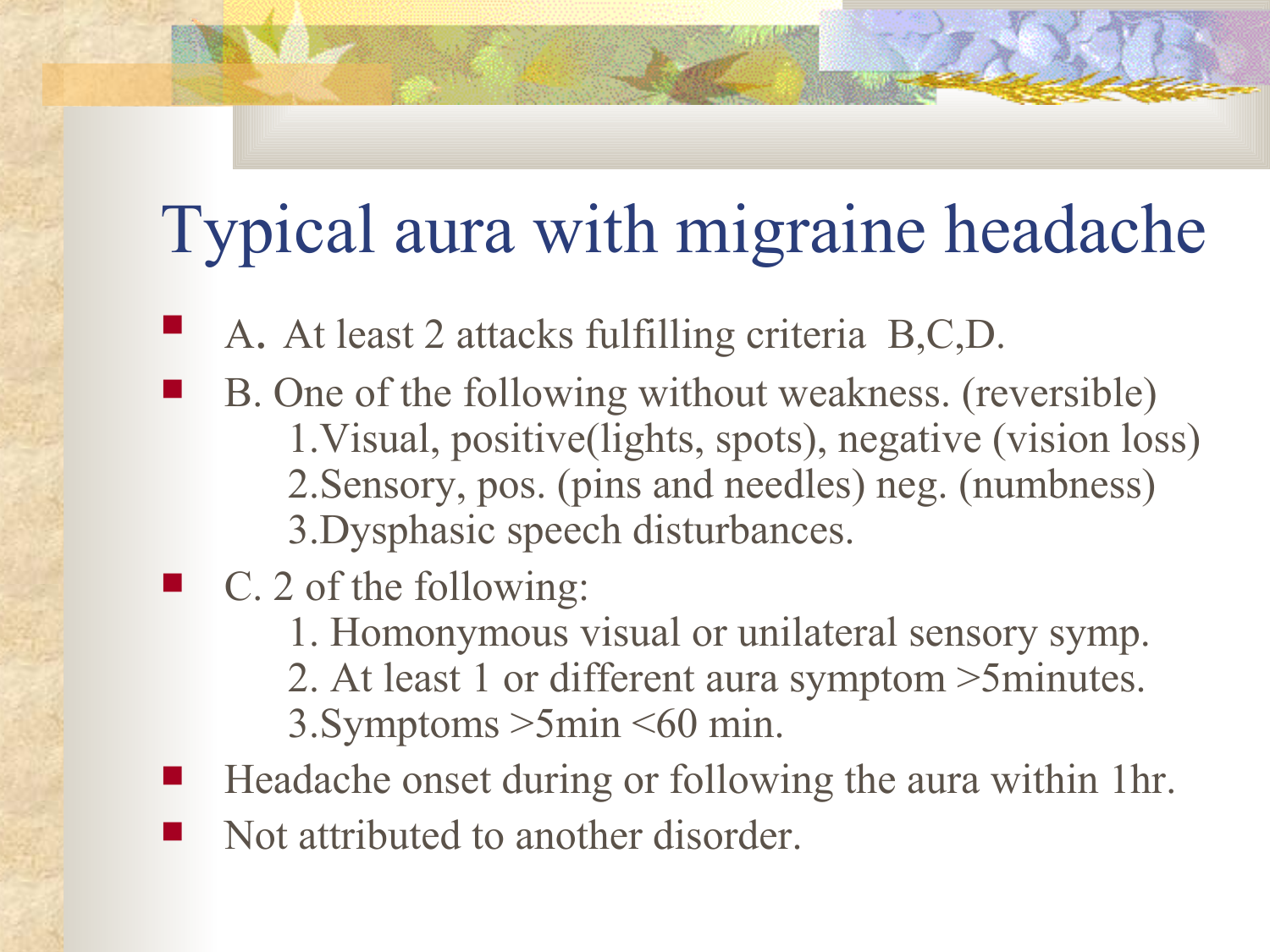#### Migraine types

- Migraine **without** an aura, 5 attacks required. 4-72hrs. >1hr. In children.
- Migraine with an aura (micropsia, metamorphosia in kids) **1.** Familial hemiplegic migraine. (24 hrs. hemi. Cerebellar ataxia 20%) Linked to chromosome 1 & 19 or neither. "Sporadic" if no family history.

**2.Basilar-type migraine**:Aura symptoms of a posterior fossa lesion(vertigo, dysarthria, tinitus, ataxia, bilateral sensory or visual symptoms, or changes in mental status.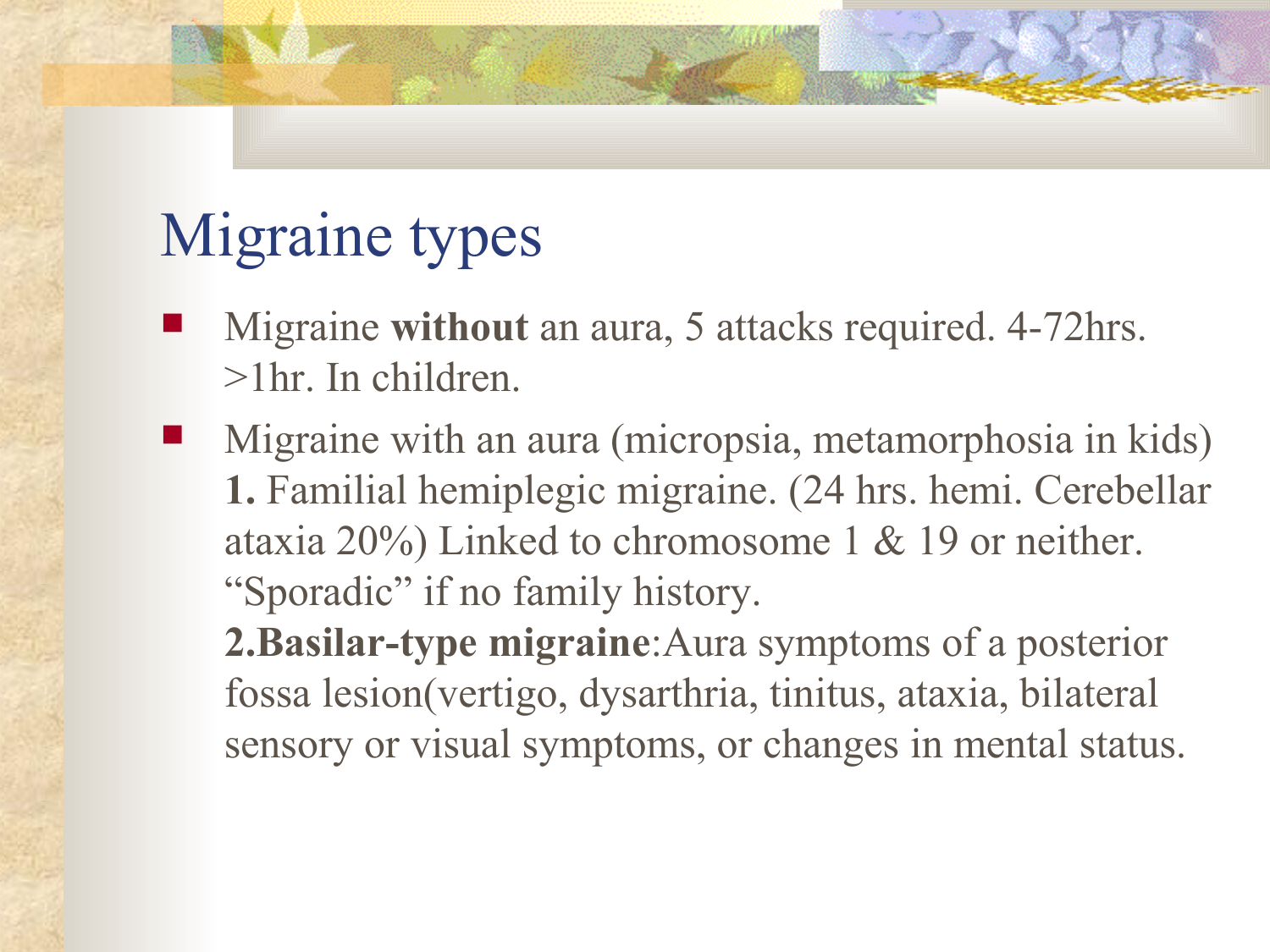#### Migraine types (2). Childhood periodic syndromes:

- **Cyclical vomiting**: (2.5% of all school kids.) Recurrent vomiting, 1hr to 5 days, >4 vomit. /hr. Well interichtally. No other GI cause.
- **Abdominal migraines**: In 12% of children with recurrent attacks of abd. pain, anorexia, nausea, (vomiting). Pain is periumbelical or diffuse. Other causes excluded.
- **Benign paroxysmal vertigo**: >5 attacks of severe vertigo lasting min. to hrs. other causes excluded.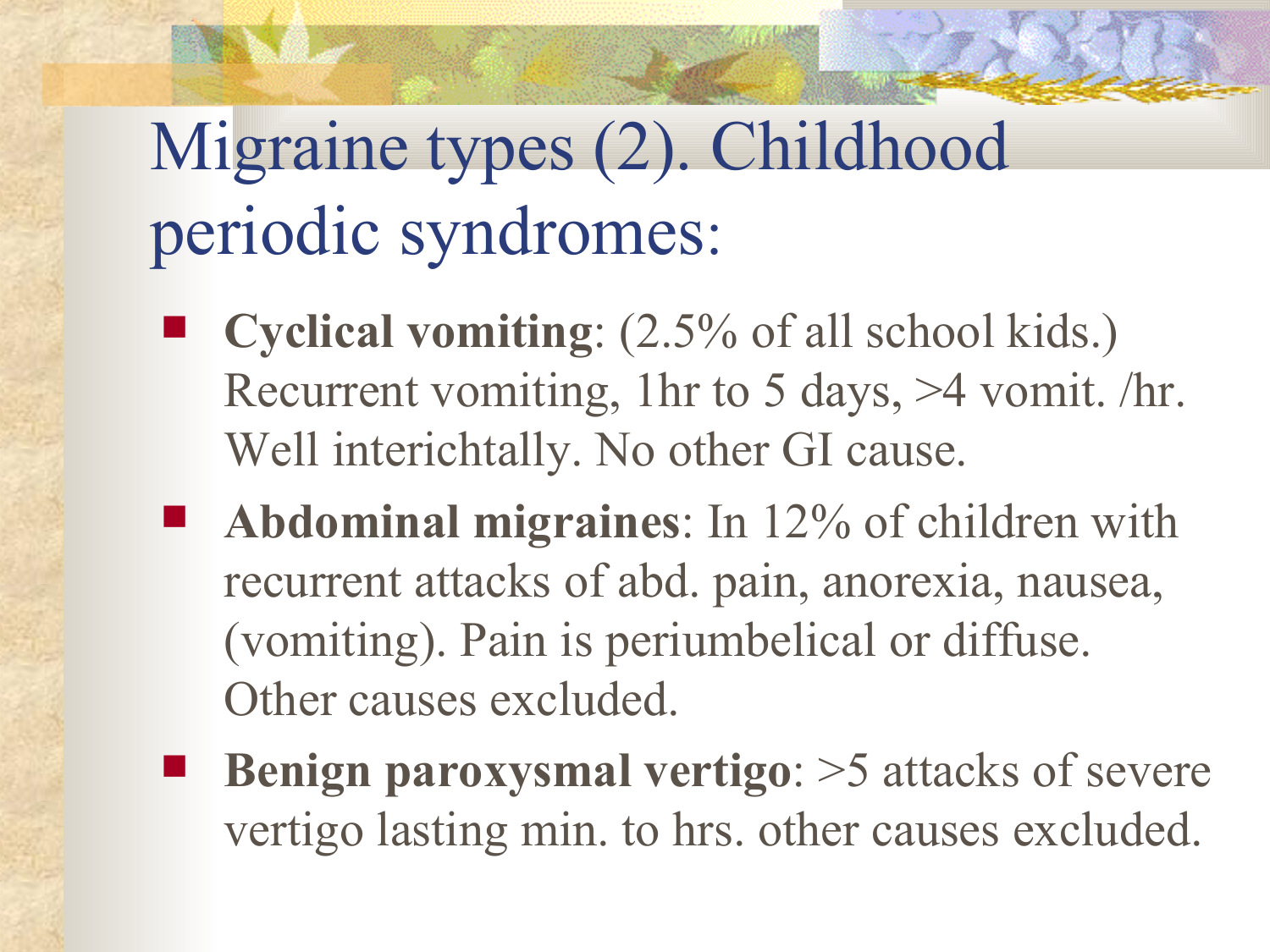### Migraine types (3)

 **Retinal migraine:** (rare) > 2 attacks of reversible scintillation, scotoma or blindness in **only one eye,** followed within < 1hr by a migraine. r/o, TIA, optic neuropathy and retinal detachment. Retinal **infarctions** common

#### **Complication of migraines**:

1. Chronic migraines:> 15 HA's/ month >3 month. (without medication overuse >10d/mo. For combination medications or >15 d/mo. For simple analgesics.)

- 2. Status migrenosus: >72 hrs. must be debilitating.
- 3. Persistent aura without infarction > 1 week.
- 4. Migrainous infarction: In typical aura distribution. 5.**MIGRALEPSY**: Epilepsy triggered by migraine
- **Probable migraine:** Not all criteria for migraines are met.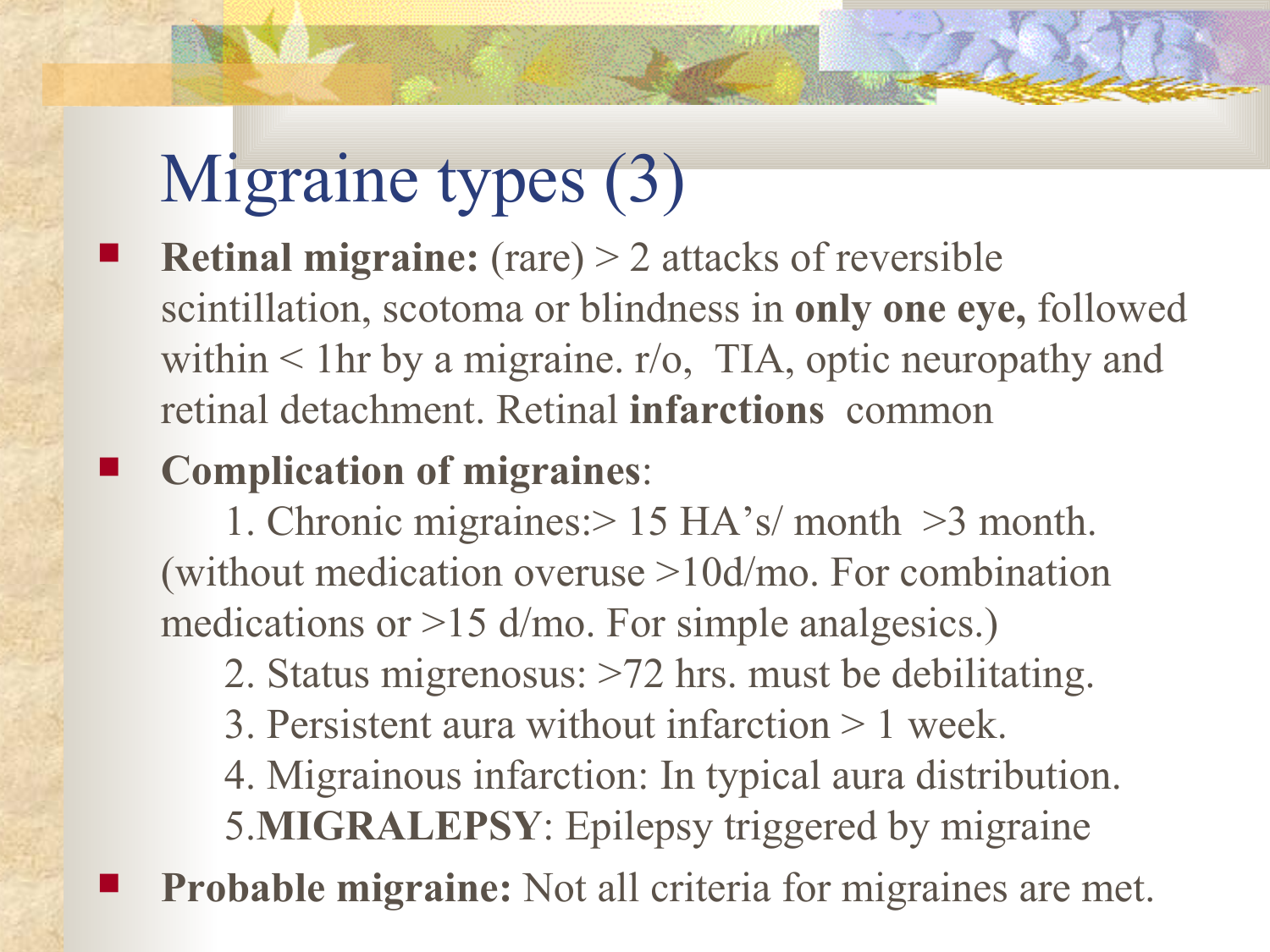#### Tension type headaches: (TTH) The most common type of primary HA (50-74%)

- Duration: 30 min to 7 days
- At least two of the following: 1. Bilateral location. 2. Non-pulsating. 3.Mild-moderate, 4. Not aggravated by routine physical activity.
- Both of the following: 1. No nausea or vomit. 2. Photo. or phonophobia, not both
- **EPISODIC TTH:** < 12/year > 10 total.
- **Frequent ETTH:**  $>1$  <15/ month , for > 3 month.  $>12$ / yr.
- **Chronic TTH:** >15 / month > 3 m. > 180/ yr.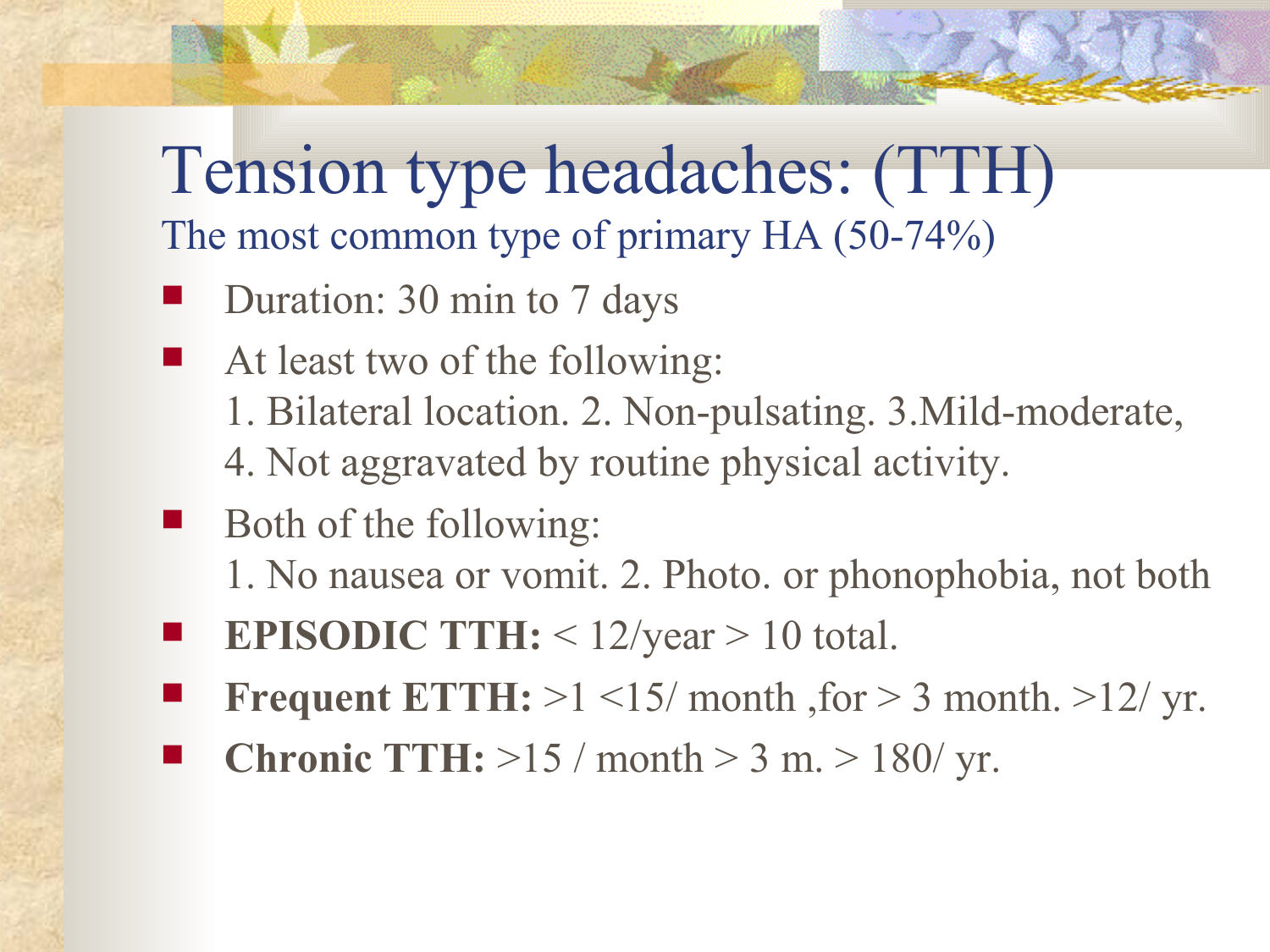#### Cluster HA and other trigeminal autonomic cephalalgias.

- **Cluster HA:** Unilateral, intermittent, short(15-180min), sharp, excruciating, with autonomic dysfunction.
	- 1. Episodic CH: clusters of 7d-1yr, then no HA >1mo.
	- 2. Chronic CH: >1yr without remission.
- **Paroxysmal hemicrania**: >5/day 2-30min. Severe, unilateral, (orbital, supraorbital, temporal) with ipsilateral parasympathetic activation. Responds to indomethacin. Chronic or episodic.
- **Short lasting unilat. neuralgiform HA attacks with conjunctival injection and tearing:**3-200/d, 5-240 sec. (SUNCT syndrome).
	- **Probable trigeminal autonomic cephalalgias:**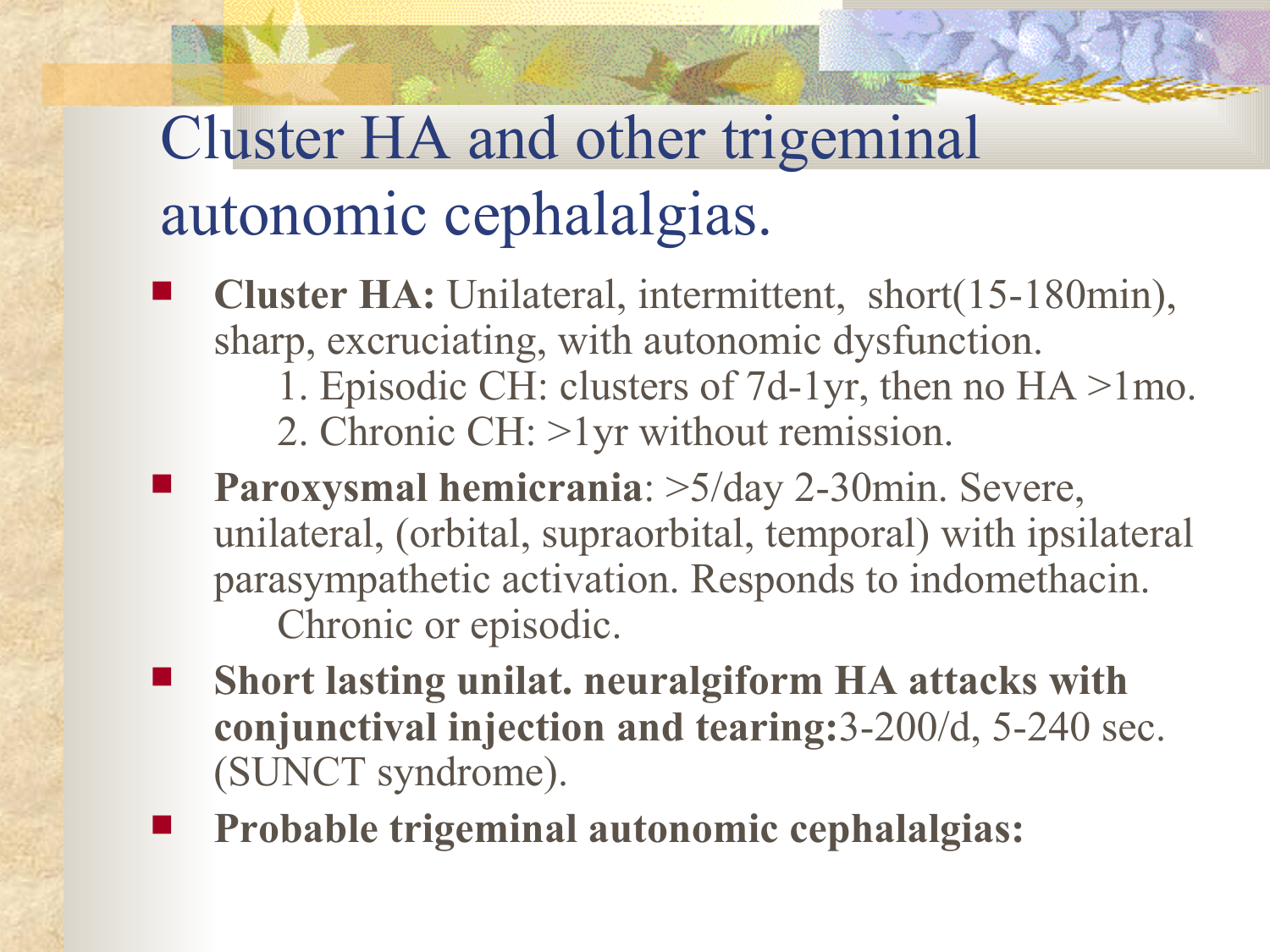#### Other primary headaches:

- Primary stabbing HA:
- Primary cough HA:
- Primary exertional HA:
- Primary HA associated with sexual activity:
- Hypnic HA:
- Primary thunderclap HA:
- Hemicrania continua:
- New daily persistent HA: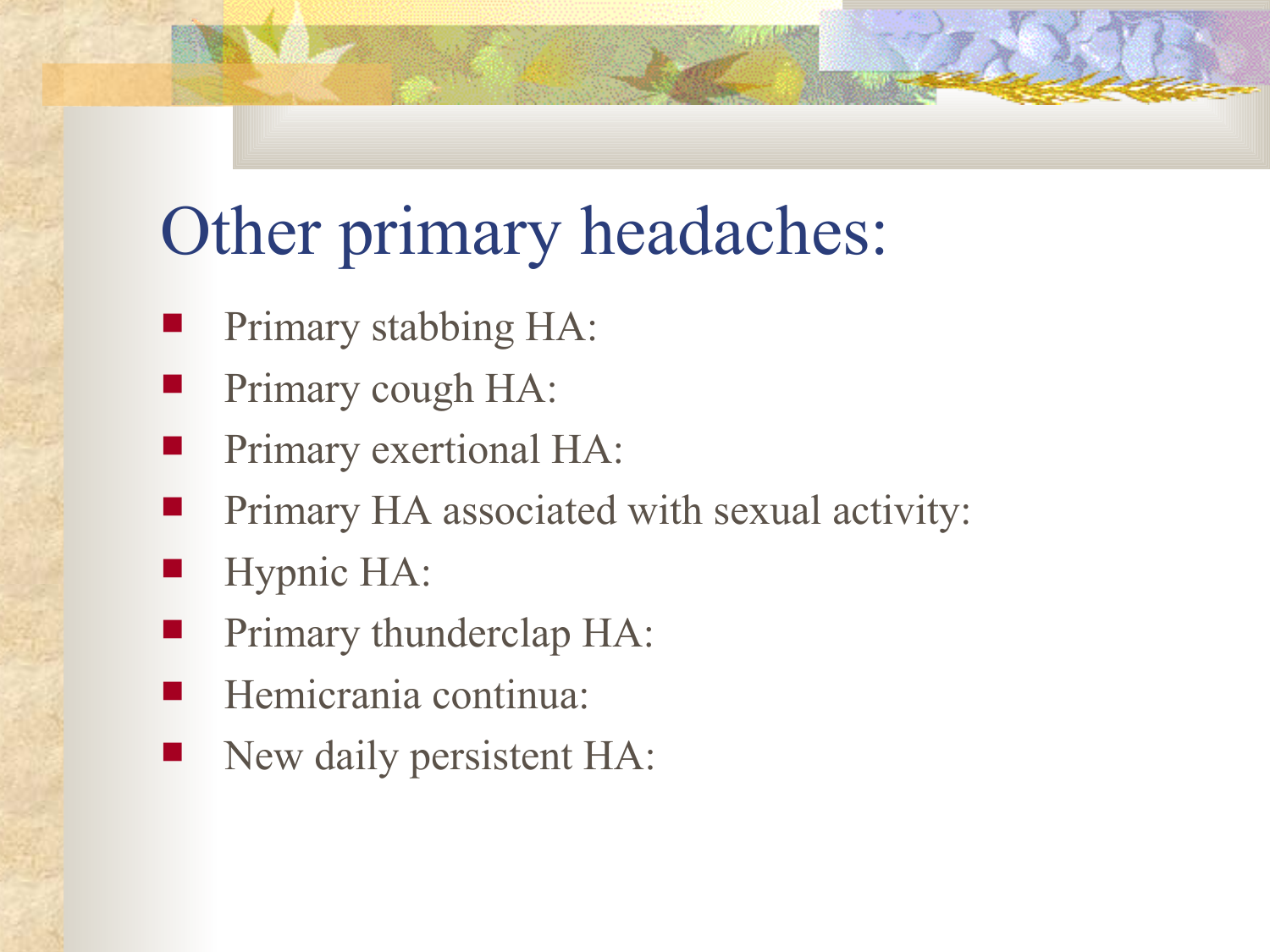# Red flags in the diagnosis of HA

- **Sudden onset**: SAH, bleeding AVM, post. fossa lesions
- **Worsening pattern** HA: mass, SDH, medication overuse
- HA with **fever**, rash, neck stiffness: infection, AI, arteritis
- **Focality:** mass, AVM, AI
- **Papilloedema:** mass, I.I.C.P, encephalitis, meningitis.
- Triggered by **cough**: SAH, mass, Chiari 1
- During / post pregnancy: DST, pineal apoplexy, c.a. diss.
- New HA in patients with- **cancer**: Metastasis

- **Lyme** dis.: meningoencephalitis -**HIV**: opportunistic infection, tumor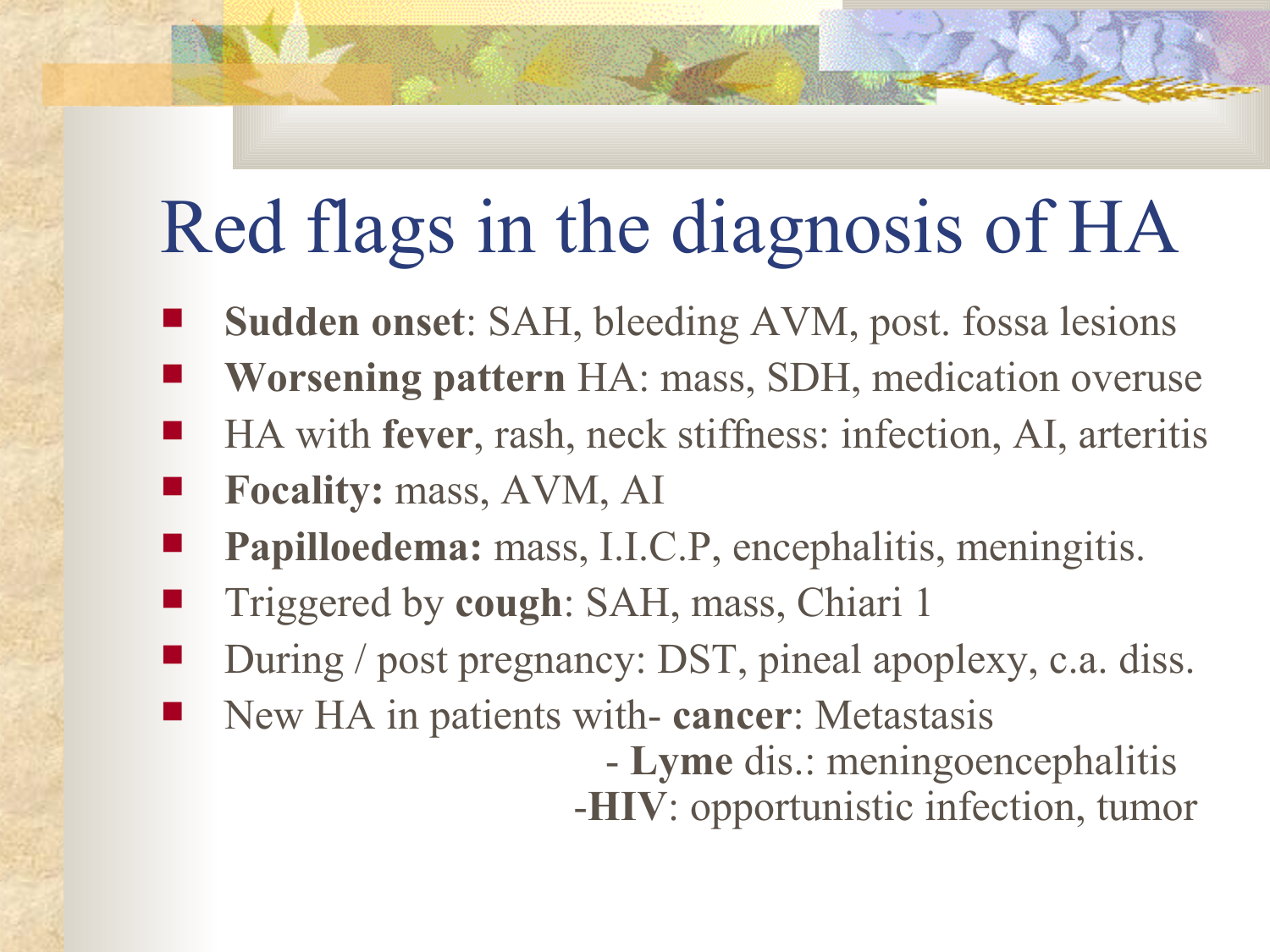# Evaluation of headaches

- **History**
- **Physical examination**
- Special testing
- Headache calendar

| Lis been built of the main |                   |                          | m                        |                       | <b>CONTRACTOR</b><br><b>PER</b> |                                         |
|----------------------------|-------------------|--------------------------|--------------------------|-----------------------|---------------------------------|-----------------------------------------|
| __<br>٠                    | <b>CONTRACTOR</b> |                          | <b>Contract Contract</b> | p.<br><b>Contract</b> | - -                             | --                                      |
|                            |                   |                          | ij                       |                       | ×<br><b>CONTRACTOR</b>          | - 3<br>$\sim$<br><b>TELEVISION</b><br>٠ |
| ž                          | ģ.                | $\mathcal{F}_\mathrm{c}$ | $\sim 3$                 | 9                     | 19                              | J.<br>z<br>-6<br><b>CORP</b>            |
| z<br>m<br>÷                | 13<br>m           | 14                       | 17<br>×                  | ï<br>Đ.<br>m          | 珡                               | g<br>ž<br>E                             |
| Ŷ                          | Pr i<br>.         | 22                       | 51 TS<br>--<br>- 1       | ×<br>23               | --<br>24<br><b>STAR</b>         | m<br>$\frac{2.5}{1.5}$                  |
| 26<br><b>SIL</b>           | 22                | 28<br><b>STAR</b>        | 29                       | 30<br>m<br>m          | 38                              |                                         |









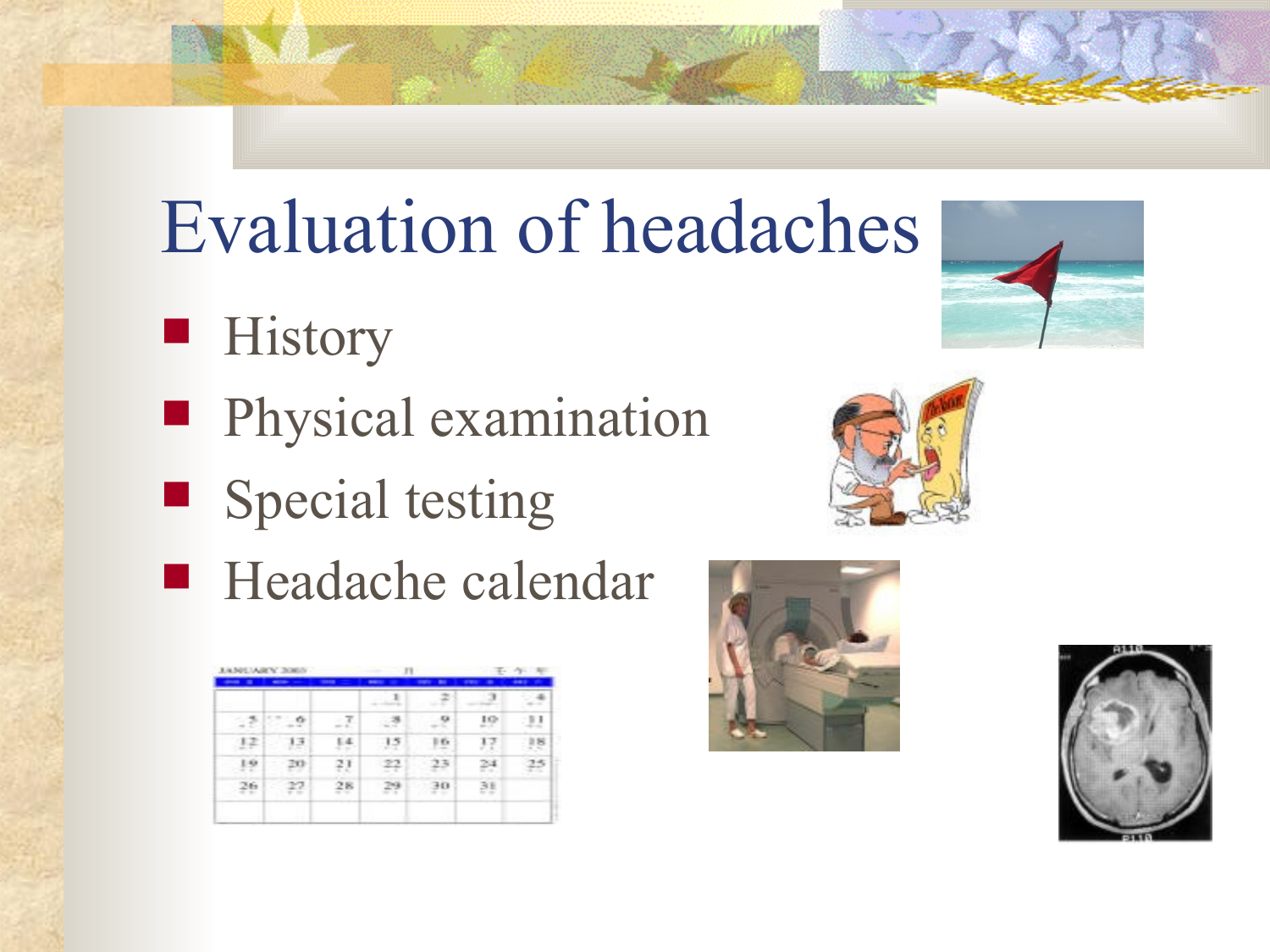### Abortive treatment

- **OTC** analgesics
- Combination medications
- **Triptans**
- **DHE**
- **Narcotics**
- $100\%$  O<sub>2</sub>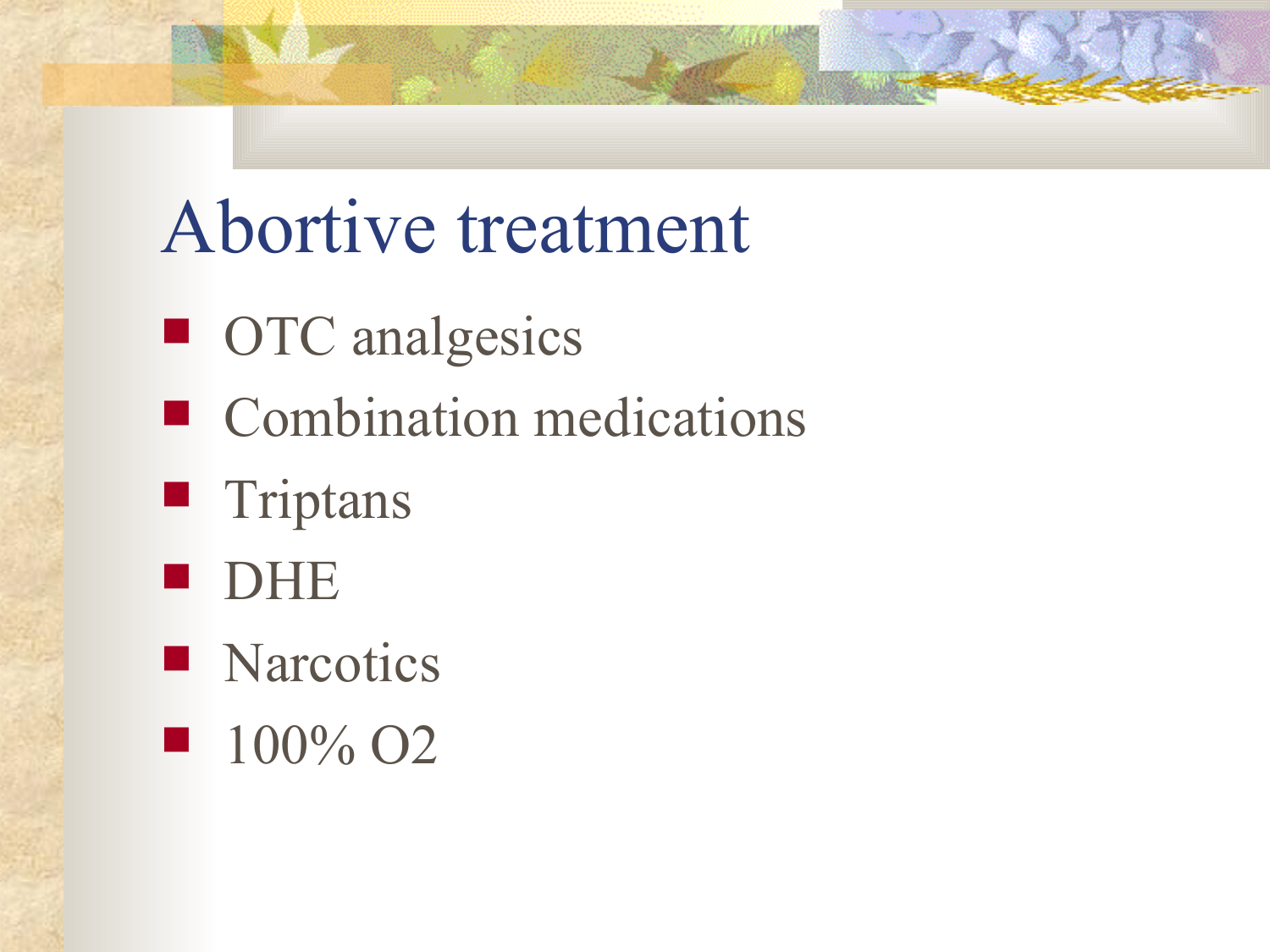# Triptans

- **1. December 28, 1992**: sumatriptan **(Imitrex ® ,** Imigran ®) **injections**
- 2. June 1, **1995**: **sumatriptan (Imitrex ® , Imigran®) tablets**
- 3. November 25, **1997:** zolmitriptan **(Zomig®)** tablets
- 4. August 26, **1997:** sumatriptan (**Imitrex ® , Imigran®) nasal spray**
- 5. February 10, **1998:** naratriptan (**Amerge** ®, Naramig ®) tablets
- 6. June 29, **1998:** rizatriptan **(Maxalt** ®) tablets and rizatriptan orally dissolvable (Maxalt-MLT®) tablets
- 7. February 13, **2001:** zolmitriptan orally dissolvable (**Zomig-**ZMT®) tablets
- 8. May 7, **2001**: almotriptan (**Axert ®)** tablets
- 9. November 8**, 2001**: frovatriptan (**Frova ®)** tablets
- 10. December 27, **2002:** eletriptan **(Relpax** ®) tablets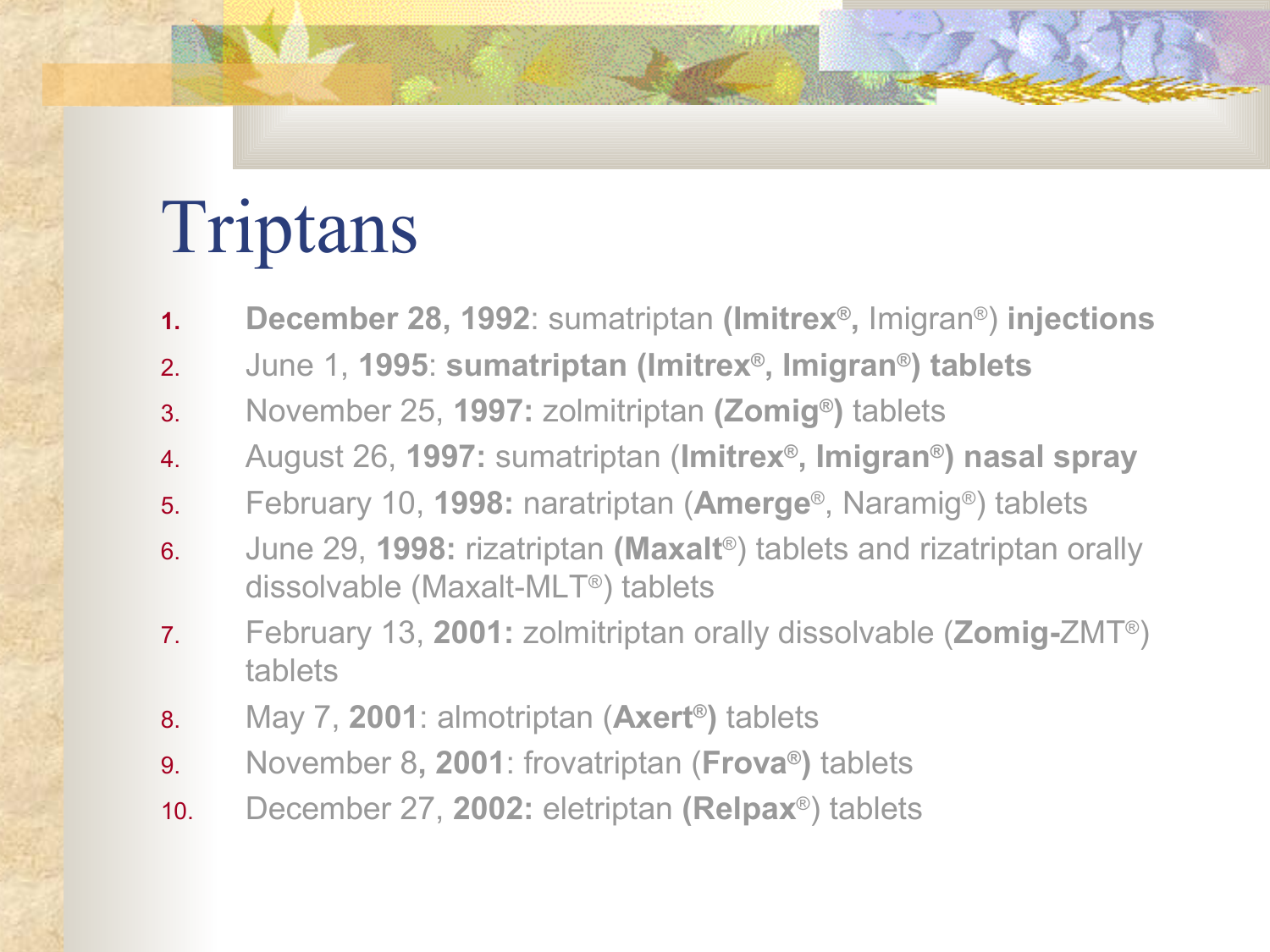# Prophylaxis

- Diet
- Structured routine
- **Elimination of analgesics overuse**
- Vitamin B2 400mg/day
- Relaxation and biofeedback
- **Prophylactic medications**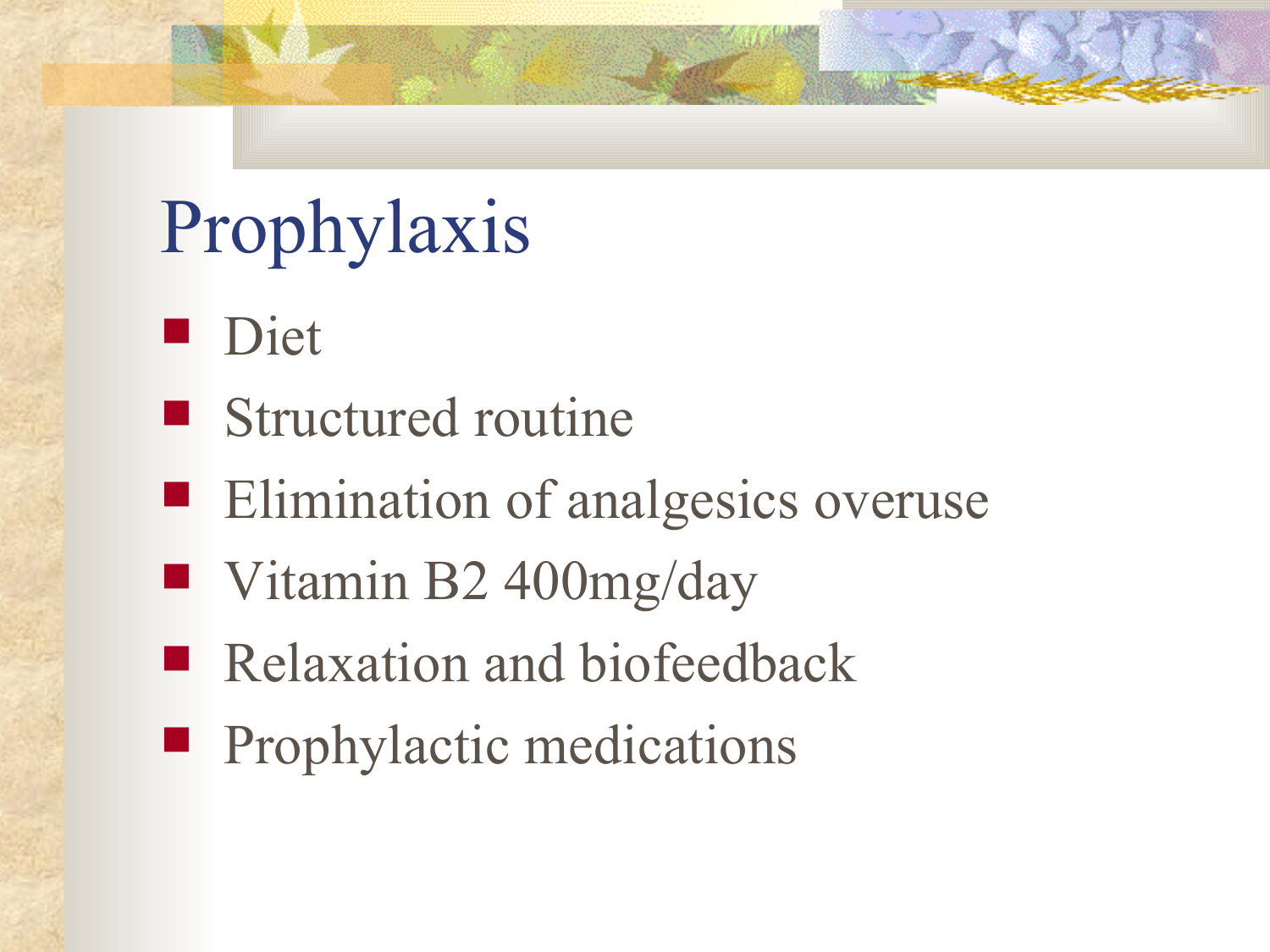# HA Prophylaxis

#### **I. Beta-blockers:**

- **Propanelol (Inderol)**
- Timolal
- Nadolal
- Metoprolol
	- Atenolol

#### **I. Antidepressants (tricyclics):**

- **E** Amitriptyline (Elavil)
- **Nortriptyline (Pamelor)**
- **Doxepin**
- **Imipramine**
- **Protryptyline**

#### **I. Antidepressants (SSRI):**

- **Fluoxetine (Prozac)**
- Paroxetine (Paxil)
- Sertraline (Zoloft)
- **Fluxaminie (Luvox)**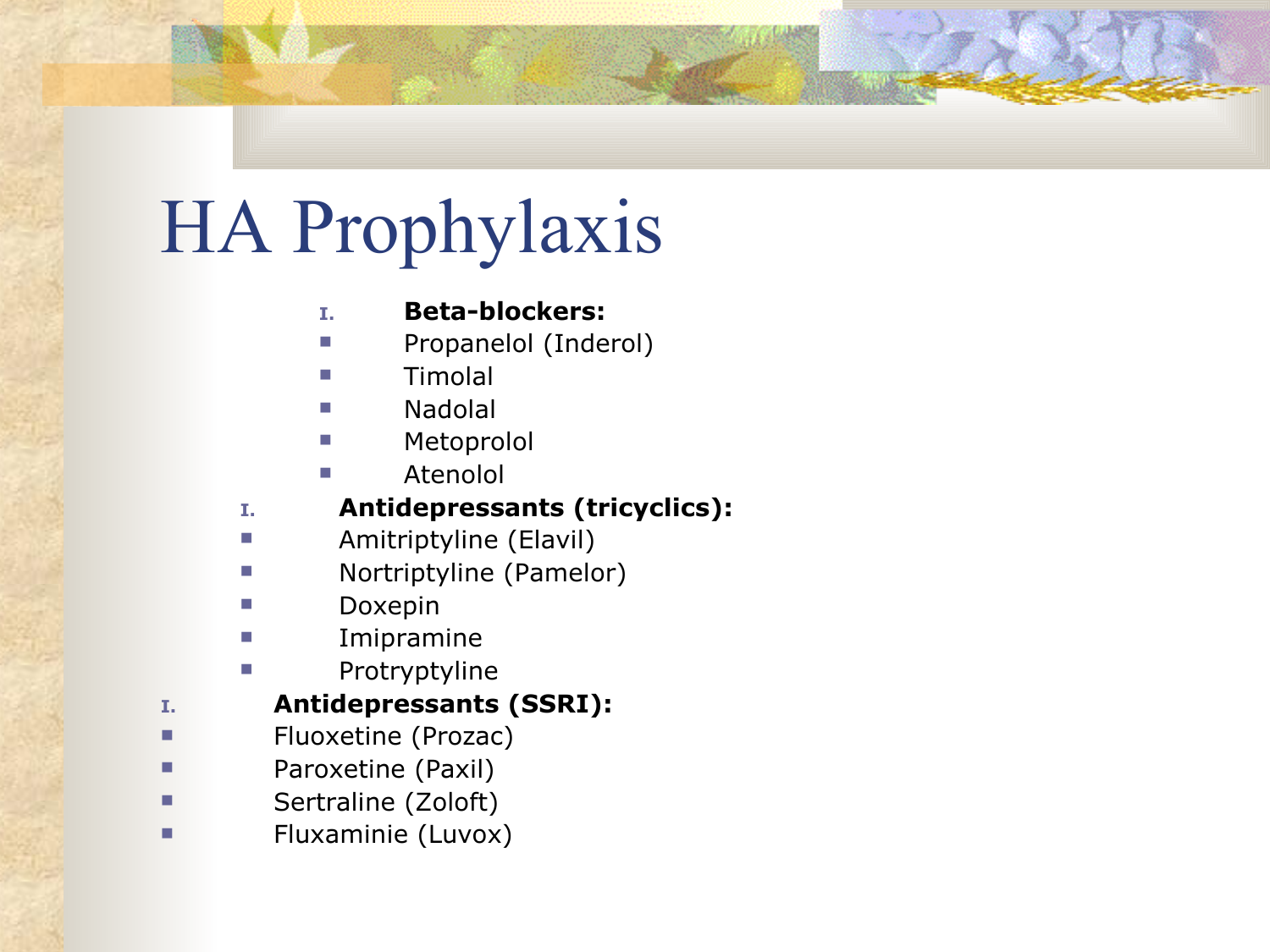# HA Prophylaxis (continue)

- **I. Monoannine oxidase inhibitor**
- **II. Other antidepressants:**
- Bupropion
- Trazodone
- Venlafaxine
- **VI. Antiepileptics:**
- Valporic acid (Depakote):
- Carbamazepine (Tegretol)
- Gabapentin (Neurontin)
- Topiramate (Topamax)
- Tiagabine (Gabitril)

#### **XII. NSAIDs:**

- Aspirin
- Ibuprofen
- Naproxen

#### **I.Serotonin antagonists:**

- •Cyproheptadine
- (Periactin)
- •Methysergide

#### **II.Calcium channel blockers:**

- •Nimodipine
- •Verapamil
- •Diltiazem